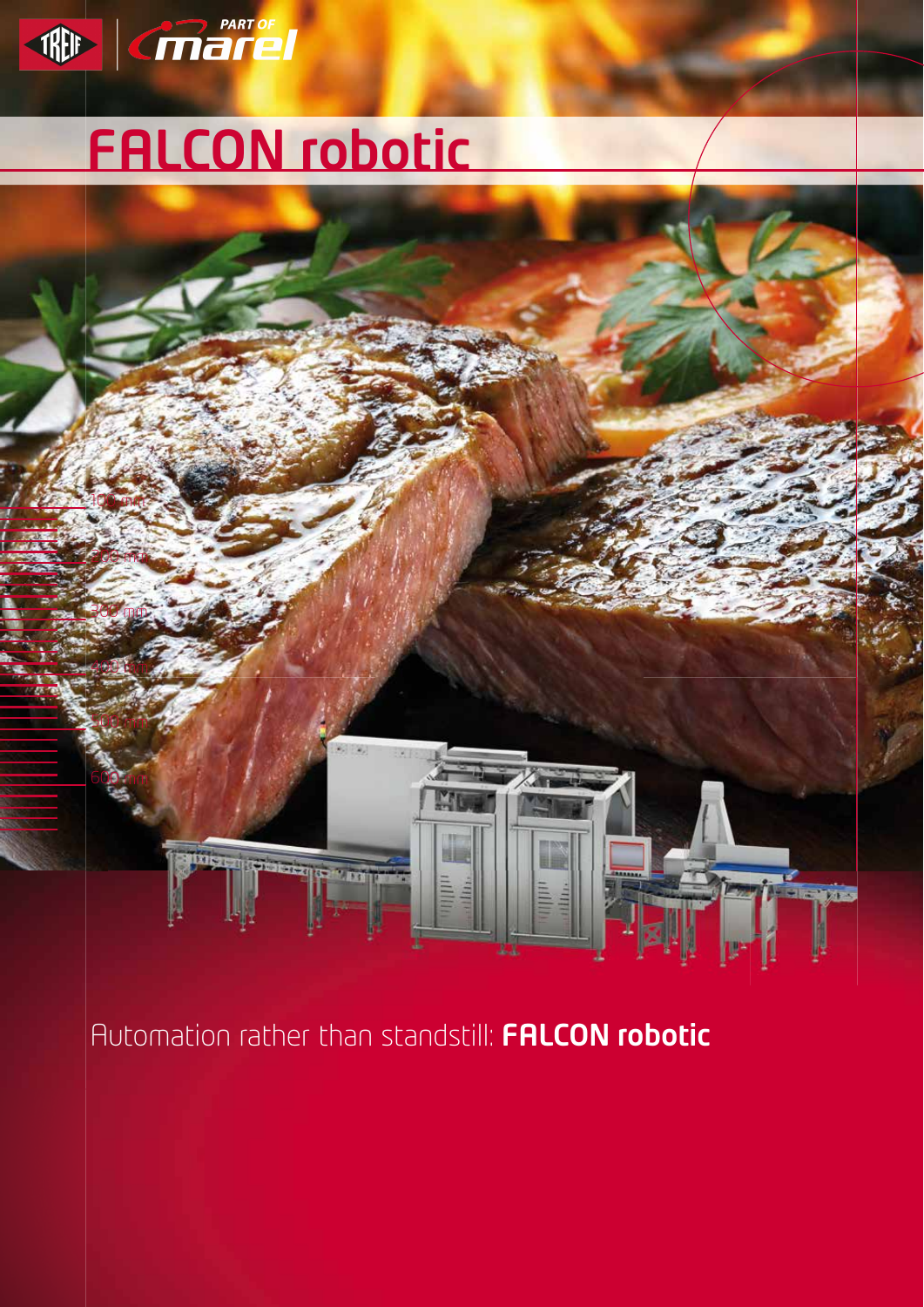

# Automated precision

With the Robotic Line, TREIF offers you the option of taking another step towards automation. This makes your company more independent of the labour market and saves valuable time in production.

The intelligent camera system measures, records and places products with or without bones with great accuracy. The TREIF robotics technology ensures a constant placement format in deep-drawn, flat-board or tray packaging thanks to the precise detection of the contour and possible twisting of the slice.







For varied, optimum implementation of the product range, different gripper types are used, whether individual or double gripping of slices in one or multiple pick&place units.

The quick release additionally allows quick product changes and minimises your setup times.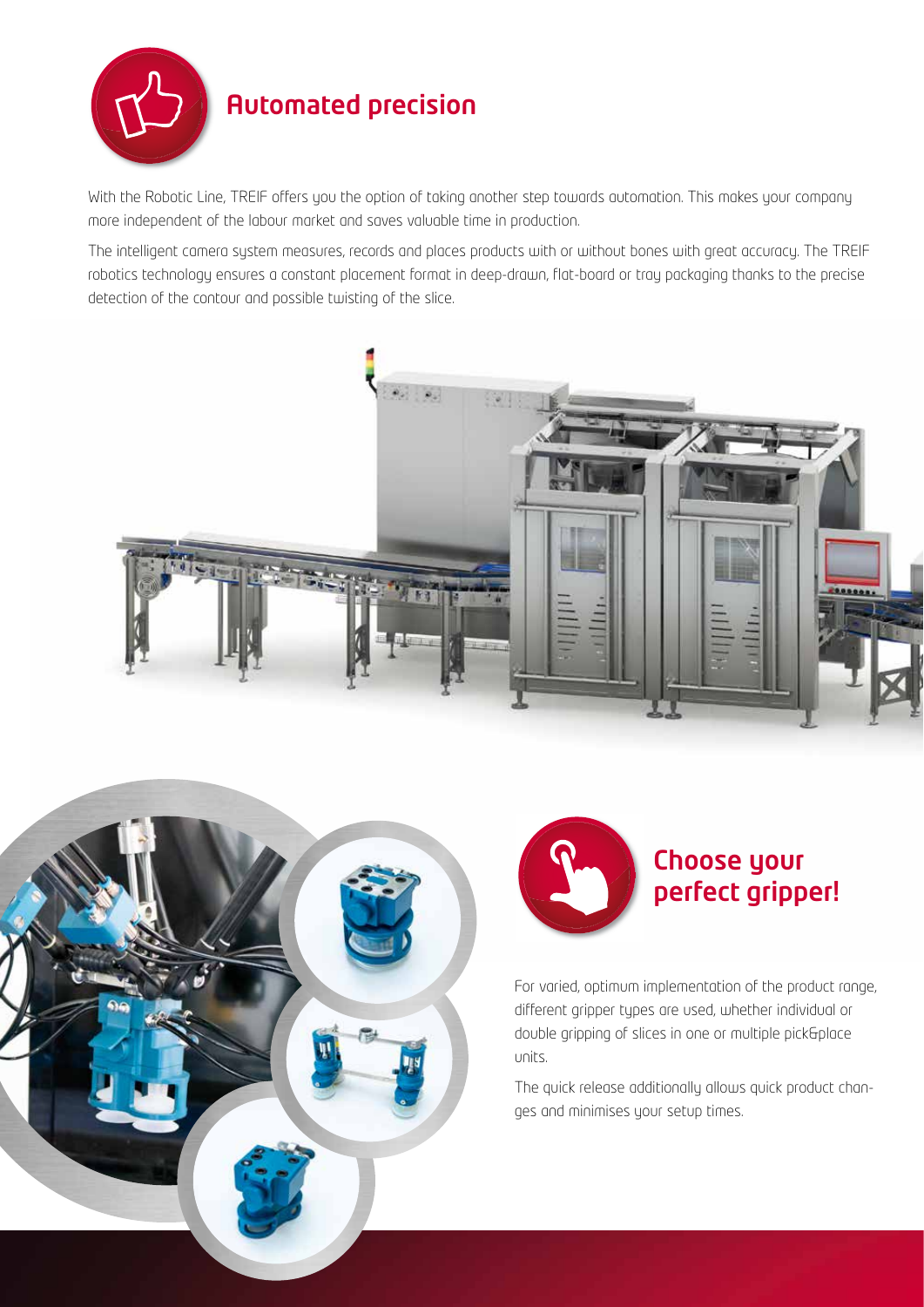

# Continuous feeding

High-speed cutting with extremely high throughput and continuously reliable precision — this is what the FALCON evolution stands for.

Based on nearly twenty years of experience in the area of cutting precisely weighed portions, TREIF developed the FALCON evolution.







## Numerous options for product presentation

The different placement patterns in the pre-formed tray or deep-drawn packaging strengthen your flexibility in interacting with your retail partners and support the latest trends in product marketing.